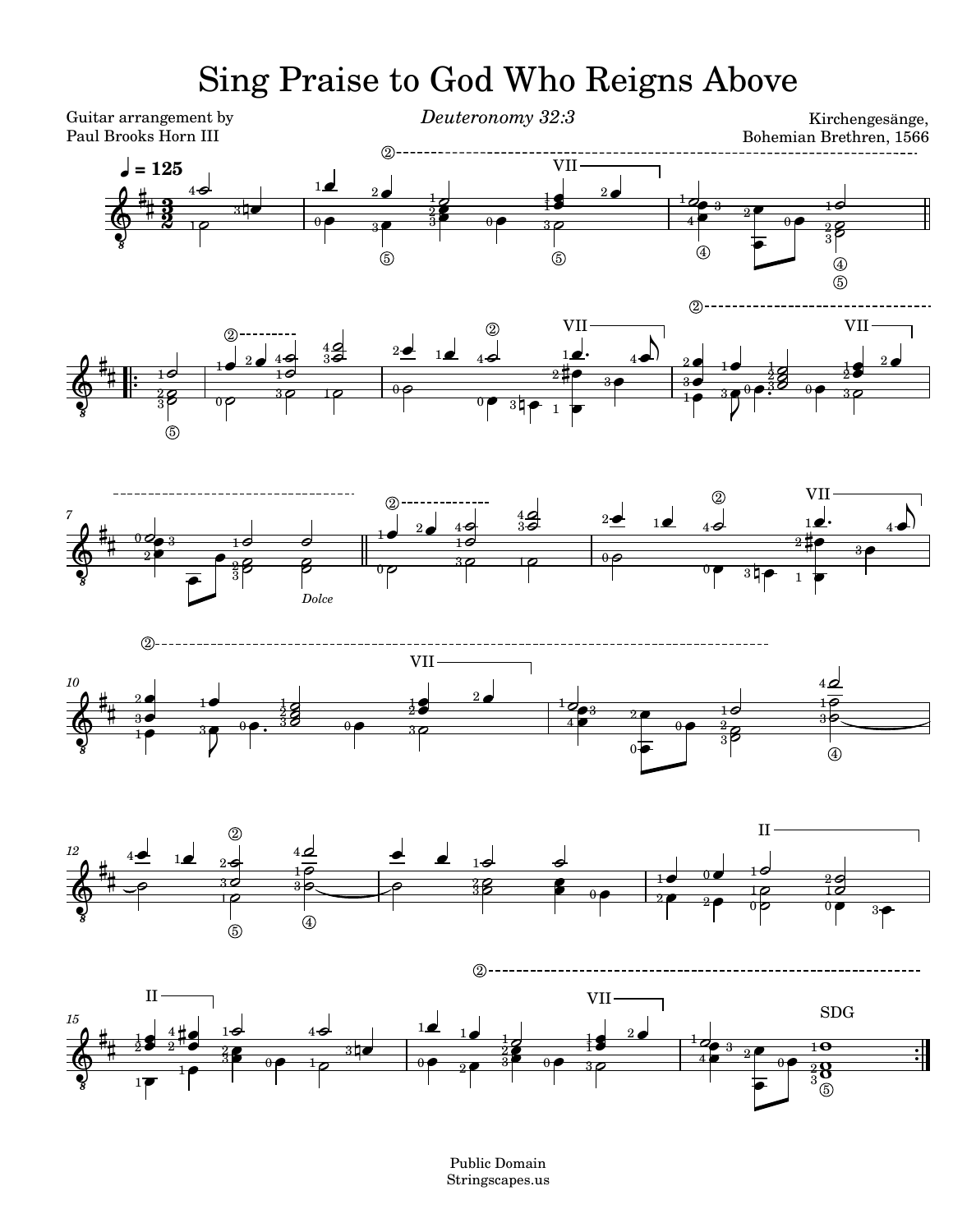## Sing Praise to God Who Reigns Above







Public Domain Stingscapes.us